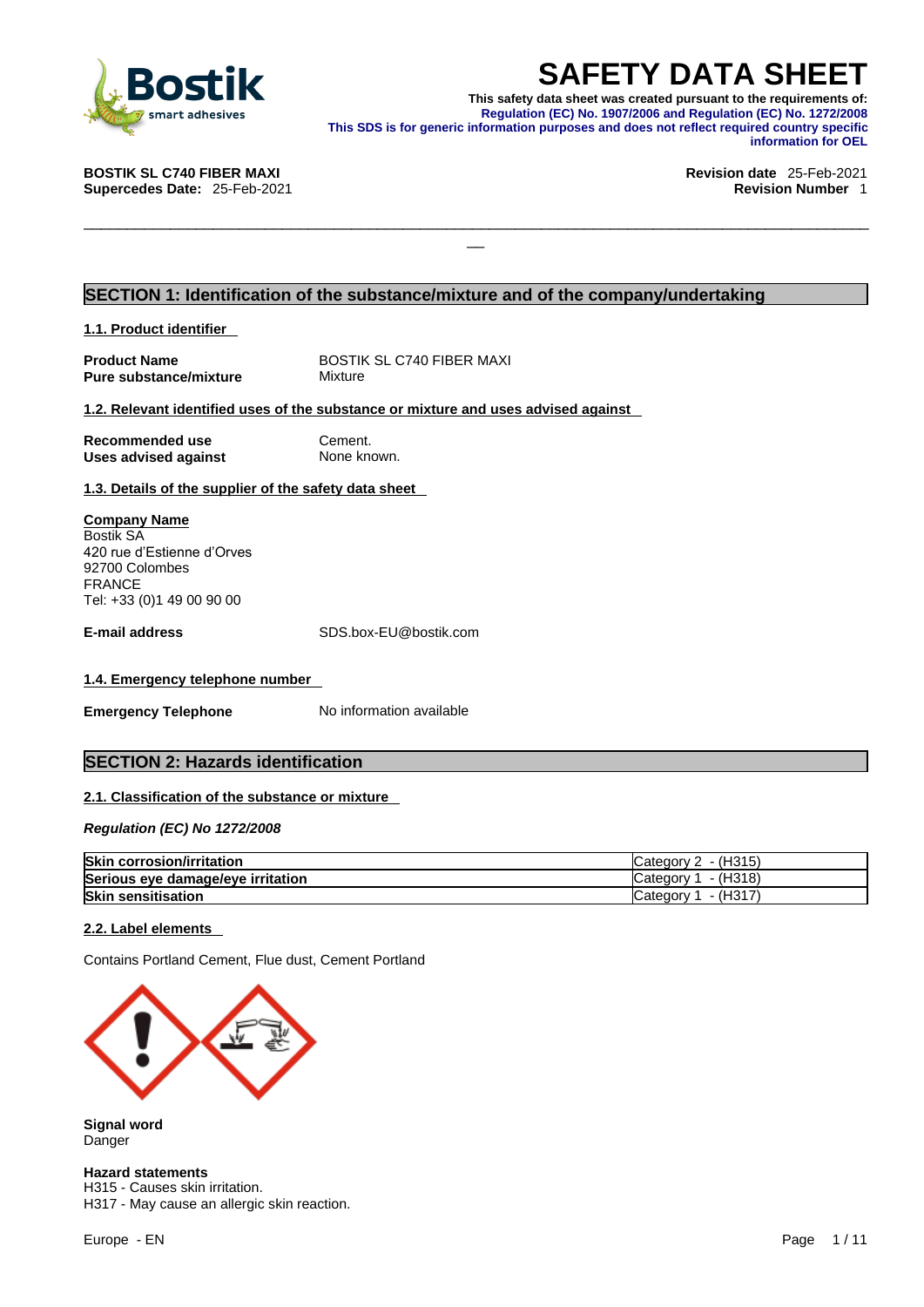\_\_\_\_\_\_\_\_\_\_\_\_\_\_\_\_\_\_\_\_\_\_\_\_\_\_\_\_\_\_\_\_\_\_\_\_\_\_\_\_\_\_\_\_\_\_\_\_\_\_\_\_\_\_\_\_\_\_\_\_\_\_\_\_\_\_\_\_\_\_\_\_\_\_\_\_\_\_\_\_\_\_\_\_\_\_\_\_\_\_\_

H318 - Causes serious eye damage.

# **Precautionary Statements - EU (§28, 1272/2008)**

P102 - Keep out of reach of children

P261 - Avoid breathing dust

P264 - Wash face, hands and any exposed skin thoroughly after handling

P280 - Wear protective gloves and eye/face protection

P305 + P351 + P338 - IF IN EYES: Rinse cautiously with water for several minutes. Remove contact lenses, if present and easy to do. Continue rinsing

P310 - Immediately call a POISON CENTER or doctor

P101 - If medical advice is needed, have product container or label at hand

P501 - Dispose of contents/ container to an approved waste disposal plant

### **Additional information**

Cement product for which the amount of chromium VI was decreased to  $< 0.0002$  % by a reduction agent (related to the total dry weight).

# **2.3. Other hazards**

When cement reacts with water a strong alkaline solution is produced. Prolonged contact with wet cement or wet concrete may cause serious burns because they develop without pain being felt e.g. when kneeling in wet cement even when wearing trousers. Frequent inhalation of large quantities of cement dust over a long period of time increases the risk of developing lung disease. Product dust may be irritating to eyes, skin and respiratory system. Repeated exposure may cause skin dryness or cracking.

# **PBT & vPvB**

This mixture contains no substance considered to be persistent, bioaccumulating or toxic (PBT). This mixture contains no substance considered to be very persistent nor very bioaccumulating (vPvB).

# **SECTION 3: Composition/information on ingredients**

# **3.1 Substances**

Not applicable

# **3.2 Mixtures**

| <b>Chemical name</b>          | <b>EC No</b> | <b>CAS No</b> | Weight-%   | <b>Classification</b><br>according to<br><b>Regulation (EC)</b><br>No. 1272/2008<br>[CLP]        | <b>Specific</b><br>concentration limit<br>(SCL) | <b>REACH</b><br>registration<br>number |
|-------------------------------|--------------|---------------|------------|--------------------------------------------------------------------------------------------------|-------------------------------------------------|----------------------------------------|
| Quartz                        | 238-878-4    | 14808-60-7    | $>25 - 40$ | $\wedge$                                                                                         |                                                 | $[4]$                                  |
| <b>Portland Cement</b>        | 266-043-4    | 65997-15-1    | $10 - 20$  | STOT SE 3<br>(H335)<br>Skin Irrit, 2<br>(H315)<br>Eye Dam. 1<br>(H318)<br>Skin Sens. 1<br>(H317) |                                                 | [5]                                    |
| Flue dust, Cement<br>Portland | 270-659-9    | 68475-76-3    | $0.1 - 1$  | STOT SE 3<br>(H335)<br>Skin Irrit. 2<br>(H315)<br>Eye Dam. 1<br>(H318)<br>Skin Sens. 1<br>(H317) |                                                 | 01-2119486767-<br>17-XXXX              |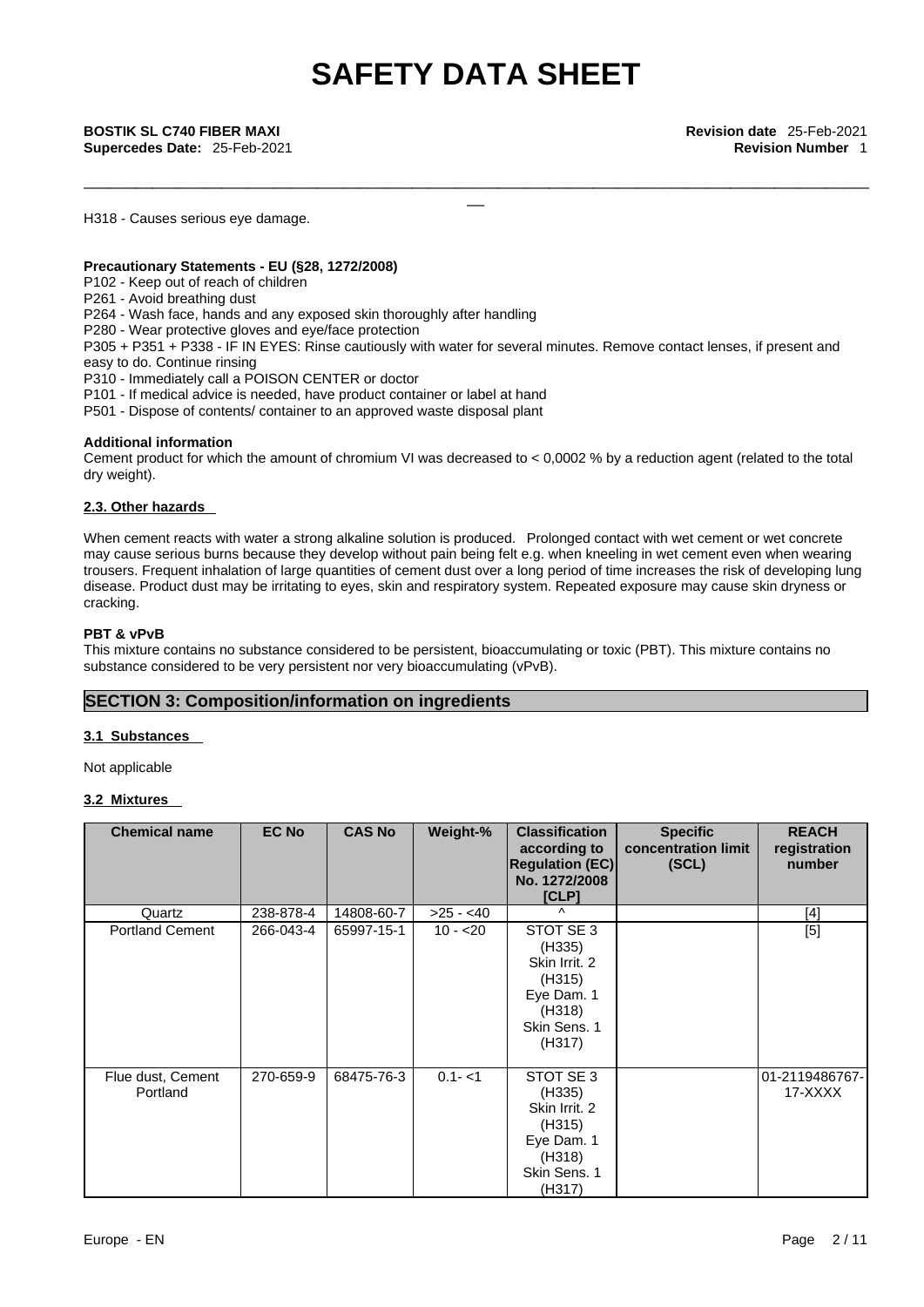\_\_\_\_\_\_\_\_\_\_\_\_\_\_\_\_\_\_\_\_\_\_\_\_\_\_\_\_\_\_\_\_\_\_\_\_\_\_\_\_\_\_\_\_\_\_\_\_\_\_\_\_\_\_\_\_\_\_\_\_\_\_\_\_\_\_\_\_\_\_\_\_\_\_\_\_\_\_\_\_\_\_\_\_\_\_\_\_\_\_\_

| Quartz (fine fraction)       | 238-878-4 | 14808-60-7 | $0.1 - 1$ | STOT RE 1<br>(H372)                                               | $[4]$                     |
|------------------------------|-----------|------------|-----------|-------------------------------------------------------------------|---------------------------|
| Zinc sulfate,<br>monohydrate |           | 7446-19-7  | $0.1 - 1$ | Acute Tox. 4<br>(H302)<br>Eye Dam. 1<br>(H318)<br>Aquatic Acute 1 | 01-2119474684-<br>27-xxxx |
|                              |           |            |           | (H400)<br>Aquatic Chronic<br>1(H410)                              |                           |

NOTE [4] - This substance is exempted from registration according to the provisions of Article 2(7)(a) and Annex IV of REACH NOTE [5] - This substance is exempted from registration according to the provisions of Article 2(7)(a) and Annex V of REACH

#### **Full text of H- and EUH-phrases: see section 16**

Note: ^ indicates not classified, however, the substance is listed in section 3 as it has an OEL

This product does not contain candidate substances of very high concern at a concentration >=0.1% (Regulation (EC) No. 1907/2006 (REACH), Article 59)

# **SECTION 4: First aid measures**

## **4.1. Description of first aid measures**

| <b>General advice</b>                   | Immediate medical attention is required. Show this safety data sheet to the doctor in<br>attendance.                                                                                                                                                                   |
|-----------------------------------------|------------------------------------------------------------------------------------------------------------------------------------------------------------------------------------------------------------------------------------------------------------------------|
| <b>Inhalation</b>                       | Remove to fresh air. Get medical attention immediately if symptoms occur.                                                                                                                                                                                              |
| Eye contact                             | Get immediate medical advice/attention. Rinse immediately with plenty of water, also<br>under the eyelids, for at least 15 minutes. Remove contact lenses, if present and easy to<br>do. Continue rinsing. Keep eye wide open while rinsing. Do not rub affected area. |
| <b>Skin contact</b>                     | Wash off immediately with soap and plenty of water for at least 15 minutes. May cause<br>an allergic skin reaction. In the case of skin irritation or allergic reactions see a doctor.                                                                                 |
| <b>Ingestion</b>                        | Rinse mouth. Never give anything by mouth to an unconscious person. Do NOT induce<br>vomiting. Call a doctor.                                                                                                                                                          |
| Self-protection of the first aider      | Avoid contact with skin, eyes or clothing. Wear personal protective clothing (see section<br>8).                                                                                                                                                                       |
|                                         | 4.2. Most important symptoms and effects, both acute and delayed                                                                                                                                                                                                       |
| <b>Symptoms</b>                         | Burning sensation. Itching. Rashes. Hives.                                                                                                                                                                                                                             |
|                                         | 4.3. Indication of any immediate medical attention and special treatment needed                                                                                                                                                                                        |
| Note to doctors                         | May cause sensitisation in susceptible persons. Treat symptomatically.                                                                                                                                                                                                 |
| <b>SECTION 5: Firefighting measures</b> |                                                                                                                                                                                                                                                                        |
| 5.1. Extinguishing media                |                                                                                                                                                                                                                                                                        |
| <b>Suitable Extinguishing Media</b>     | Use extinguishing measures that are appropriate to local circumstances and the<br>surrounding environment.                                                                                                                                                             |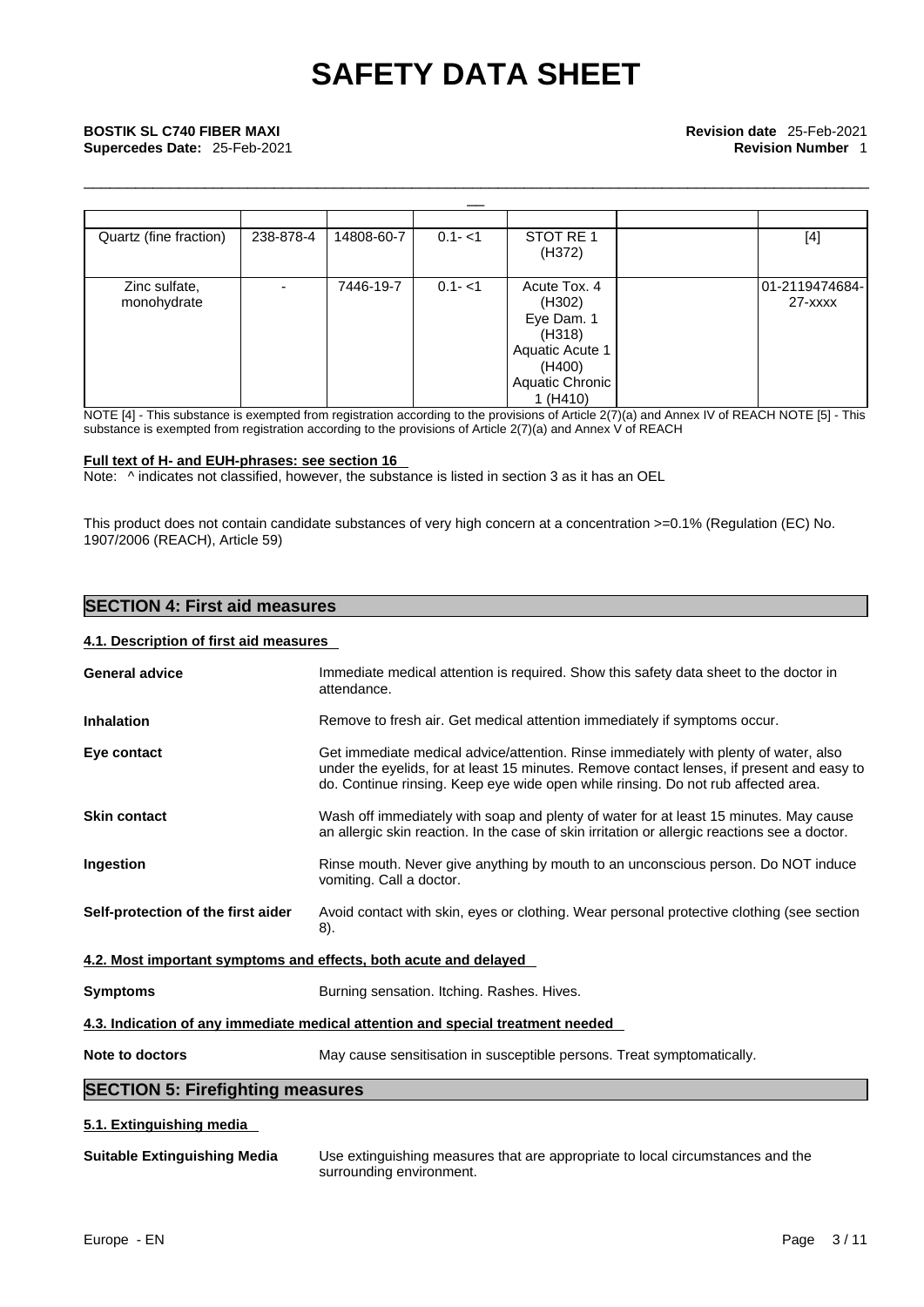| BOSTIK SL C740 FIBER MAXI<br>Supercedes Date: 25-Feb-2021         | Revision date 25-Feb-2021<br><b>Revision Number 1</b>                                                                                                                                                                                                                                                                                          |
|-------------------------------------------------------------------|------------------------------------------------------------------------------------------------------------------------------------------------------------------------------------------------------------------------------------------------------------------------------------------------------------------------------------------------|
| Unsuitable extinguishing media                                    | No information available.                                                                                                                                                                                                                                                                                                                      |
| 5.2. Special hazards arising from the substance or mixture        |                                                                                                                                                                                                                                                                                                                                                |
| chemical                                                          | Specific hazards arising from the Product is or contains a sensitiser. May cause sensitisation by skin contact.                                                                                                                                                                                                                                |
| <b>Hazardous combustion products</b>                              | Carbon dioxide (CO2). Sulphur oxides. Silicon dioxide.                                                                                                                                                                                                                                                                                         |
| 5.3. Advice for firefighters                                      |                                                                                                                                                                                                                                                                                                                                                |
| precautions for fire-fighters                                     | Special protective equipment and Firefighters should wear self-contained breathing apparatus and full firefighting turnout<br>gear. Use personal protection equipment.                                                                                                                                                                         |
| <b>SECTION 6: Accidental release measures</b>                     |                                                                                                                                                                                                                                                                                                                                                |
|                                                                   | 6.1. Personal precautions, protective equipment and emergency procedures                                                                                                                                                                                                                                                                       |
| <b>Personal precautions</b>                                       | Avoid contact with skin, eyes or clothing. Use personal protective equipment as required.<br>Ensure adequate ventilation. Evacuate personnel to safe areas. Keep people away from<br>and upwind of spill/leak.                                                                                                                                 |
| <b>Other information</b>                                          | Refer to protective measures listed in Sections 7 and 8.                                                                                                                                                                                                                                                                                       |
| For emergency responders                                          | Use personal protection recommended in Section 8.                                                                                                                                                                                                                                                                                              |
| 6.2. Environmental precautions                                    |                                                                                                                                                                                                                                                                                                                                                |
| <b>Environmental precautions</b>                                  | Prevent further leakage or spillage if safe to do so.                                                                                                                                                                                                                                                                                          |
| 6.3. Methods and material for containment and cleaning up         |                                                                                                                                                                                                                                                                                                                                                |
| <b>Methods for containment</b>                                    | Prevent further leakage or spillage if safe to do so.                                                                                                                                                                                                                                                                                          |
| Methods for cleaning up                                           | Take up mechanically, placing in appropriate containers for disposal.                                                                                                                                                                                                                                                                          |
| Prevention of secondary hazards                                   | Clean contaminated objects and areas thoroughly observing environmental regulations.                                                                                                                                                                                                                                                           |
| 6.4. Reference to other sections                                  |                                                                                                                                                                                                                                                                                                                                                |
| <b>Reference to other sections</b>                                | See section 8 for more information. See section 13 for more information.                                                                                                                                                                                                                                                                       |
| <b>SECTION 7: Handling and storage</b>                            |                                                                                                                                                                                                                                                                                                                                                |
| 7.1. Precautions for safe handling                                |                                                                                                                                                                                                                                                                                                                                                |
| Advice on safe handling                                           | Handle in accordance with good industrial hygiene and safety practice. Avoid contact<br>with skin, eyes or clothing. Do not eat, drink or smoke when using this product. Ensure<br>adequate ventilation. In case of insufficient ventilation, wear suitable respiratory<br>equipment. Take off contaminated clothing and wash it before reuse. |
| <b>General hygiene considerations</b>                             | Avoid contact with skin, eyes or clothing. Wear suitable gloves and eye/face protection.<br>Do not eat, drink or smoke when using this product.                                                                                                                                                                                                |
| 7.2. Conditions for safe storage, including any incompatibilities |                                                                                                                                                                                                                                                                                                                                                |
| <b>Storage Conditions</b>                                         | Keep containers tightly closed in a dry, cool and well-ventilated place. Store locked up.<br>Keep out of the reach of children.                                                                                                                                                                                                                |
| 7.3. Specific end use(s)                                          |                                                                                                                                                                                                                                                                                                                                                |
| Specific use(s)                                                   |                                                                                                                                                                                                                                                                                                                                                |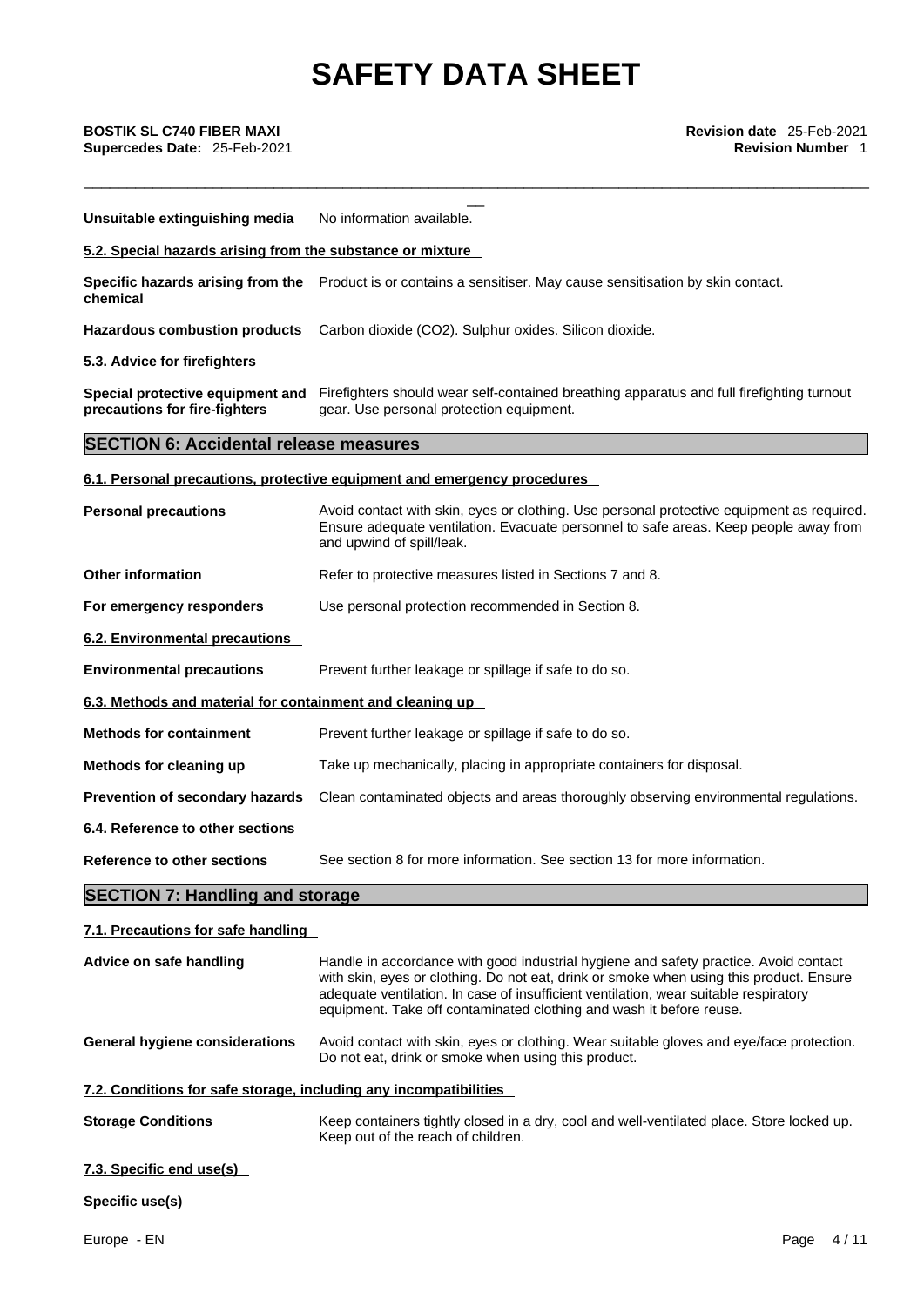\_\_\_\_\_\_\_\_\_\_\_\_\_\_\_\_\_\_\_\_\_\_\_\_\_\_\_\_\_\_\_\_\_\_\_\_\_\_\_\_\_\_\_\_\_\_\_\_\_\_\_\_\_\_\_\_\_\_\_\_\_\_\_\_\_\_\_\_\_\_\_\_\_\_\_\_\_\_\_\_\_\_\_\_\_\_\_\_\_\_\_

### Cement.

**Risk Management Methods (RMM)** The information required is contained in this Safety Data Sheet.

**Other information Observe technical data sheet.** 

# **SECTION 8: Exposure controls/personal protection**

### **8.1. Control parameters**

# **Exposure Limits**

## **Only European Community Occupational Exposure Limits will be shown in this document. Please refer to regional SDS for further information.**

| <b>Chemical name</b>   | <b>European Union</b>     |
|------------------------|---------------------------|
| Quartz                 | TWA: $0.1 \text{ mg/m}^3$ |
| 14808-60-7             |                           |
| Quartz (fine fraction) | TWA: $0.1 \text{ mg/m}^3$ |
| 14808-60-7             |                           |

**Derived No Effect Level (DNEL)** No information available

#### **Derived No Effect Level (DNEL)**

**Predicted No Effect Concentration** No information available. **(PNEC)** 

**8.2. Exposure controls** 

**Engineering controls** Ensure adequate ventilation, especially in confined areas.

| Personal protective equipment |                               |
|-------------------------------|-------------------------------|
| Eye/face protection           | Tight sealing safety goggles. |
| Skin and body protection      | Suitable protective clothing. |

**Environmental exposure controls** No information available.

# **SECTION 9: Physical and chemical properties**

# **9.1. Information on basic physical and chemical properties**

| <b>Physical state</b><br>Appearance<br>Colour<br>Odour<br><b>Odour threshold</b> | Solid<br>No information available<br>No information available<br>No information available<br>No information available |                  |
|----------------------------------------------------------------------------------|-----------------------------------------------------------------------------------------------------------------------|------------------|
| <b>Property</b>                                                                  | <b>Values</b>                                                                                                         | Remarks • Method |
| рH                                                                               | No data available                                                                                                     |                  |
| Melting point / freezing point                                                   | No data available                                                                                                     |                  |
| Initial boiling point and boiling                                                | No data available                                                                                                     |                  |
| range                                                                            |                                                                                                                       |                  |
| <b>Flash point</b>                                                               | No data available                                                                                                     |                  |
| <b>Evaporation rate</b>                                                          | No data available                                                                                                     |                  |
| <b>Flammability</b>                                                              | No data available                                                                                                     |                  |
| <b>Flammability Limit in Air</b>                                                 |                                                                                                                       |                  |
| Upper flammability or explosive No data available<br>limits                      |                                                                                                                       |                  |
| Lower flammability or explosive No data available                                |                                                                                                                       |                  |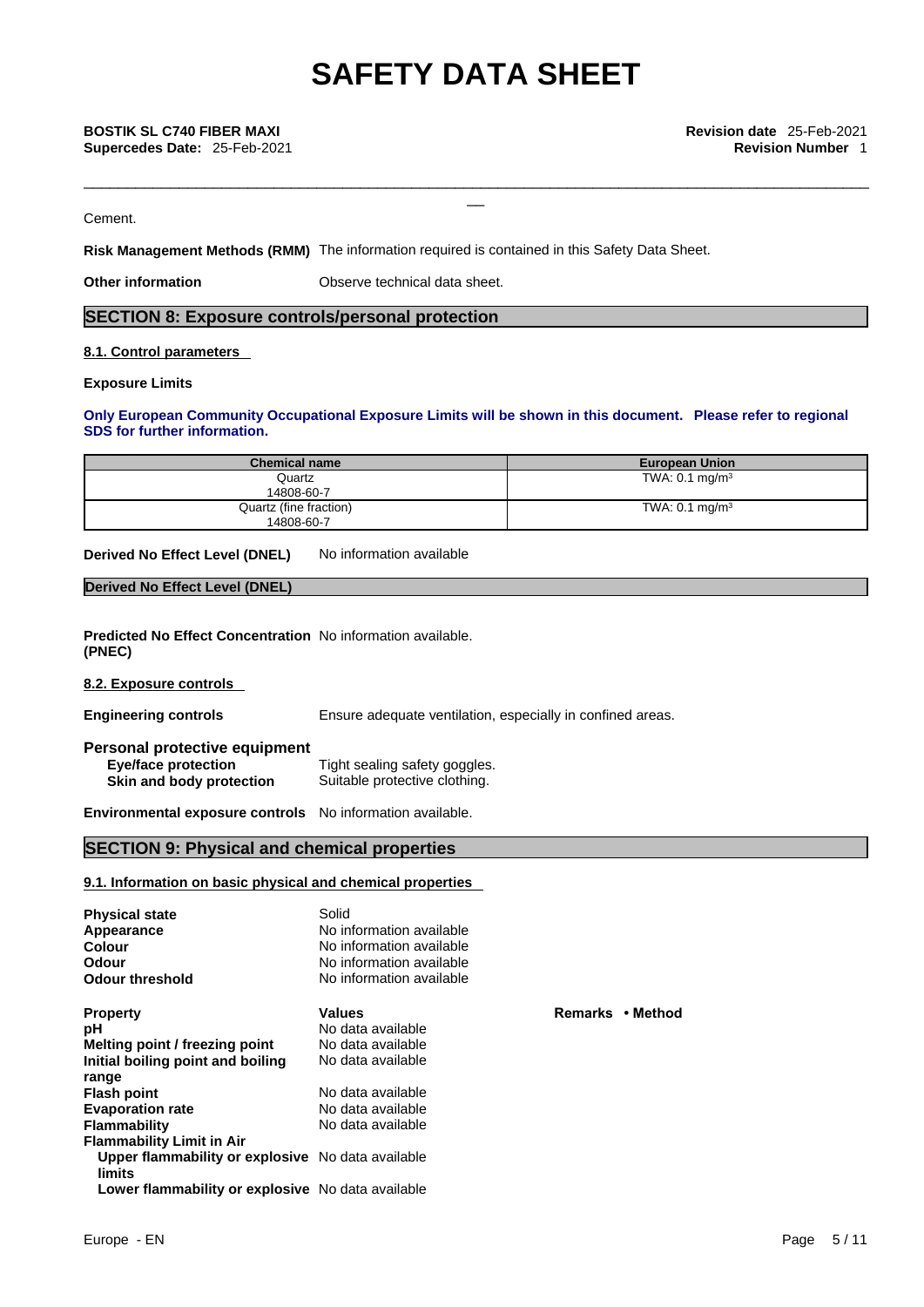\_\_\_\_\_\_\_\_\_\_\_\_\_\_\_\_\_\_\_\_\_\_\_\_\_\_\_\_\_\_\_\_\_\_\_\_\_\_\_\_\_\_\_\_\_\_\_\_\_\_\_\_\_\_\_\_\_\_\_\_\_\_\_\_\_\_\_\_\_\_\_\_\_\_\_\_\_\_\_\_\_\_\_\_\_\_\_\_\_\_\_

\_\_ **BOSTIK SL C740 FIBER MAXI Revision date** 25-Feb-2021 **Supercedes Date:** 25-Feb-2021 **Revision Number** 1

**limits**

**Explosive properties**<br> **Oxidising properties**<br> **No data available Oxidising properties Vapour pressure No data available**<br> **Relative vapour density** No data available **Relative vapour density** No data available<br> **Relative density** No data available **Relative density Water solubility** Cement based products react and **Solubility(ies)** No data available<br> **Partition coefficient** No data available **Partition coefficient**<br> **Autoignition temperature**<br>
No data available **Autoignition temperature** No data available **Decomposition temperature Kinematic viscosity** No data available **Dynamic viscosity** No data available

**9.2. Other information Solid content (%)**<br> **VOC Content (%)**<br> **No information available VOC Content (%)**<br>
Liquid Density<br>
No information available<br>
No information available

solidify in contact with water

**Liquid Density** No information available

# **SECTION 10: Stability and reactivity**

| 10.1. Reactivity                                                 |                                                                                |
|------------------------------------------------------------------|--------------------------------------------------------------------------------|
| <b>Reactivity</b>                                                | No information available.                                                      |
| 10.2. Chemical stability                                         |                                                                                |
| <b>Stability</b>                                                 | Stable under normal conditions.                                                |
| <b>Explosion data</b>                                            |                                                                                |
| Sensitivity to mechanical                                        | None.                                                                          |
| impact<br>Sensitivity to static discharge                        | None.                                                                          |
| 10.3. Possibility of hazardous reactions                         |                                                                                |
| Possibility of hazardous reactions None under normal processing. |                                                                                |
| 10.4. Conditions to avoid                                        |                                                                                |
| <b>Conditions to avoid</b>                                       | None known based on information supplied.                                      |
| 10.5. Incompatible materials                                     |                                                                                |
| <b>Incompatible materials</b>                                    | Strong acids. Strong bases. Strong oxidising agents.                           |
| 10.6. Hazardous decomposition products                           |                                                                                |
| <b>Hazardous decomposition</b><br>products                       | None under normal use conditions. Stable under recommended storage conditions. |
| <b>SECTION 11: Toxicological information</b>                     |                                                                                |
|                                                                  |                                                                                |

# **11.1. Information on toxicological effects**

**Information on likely routes of exposure**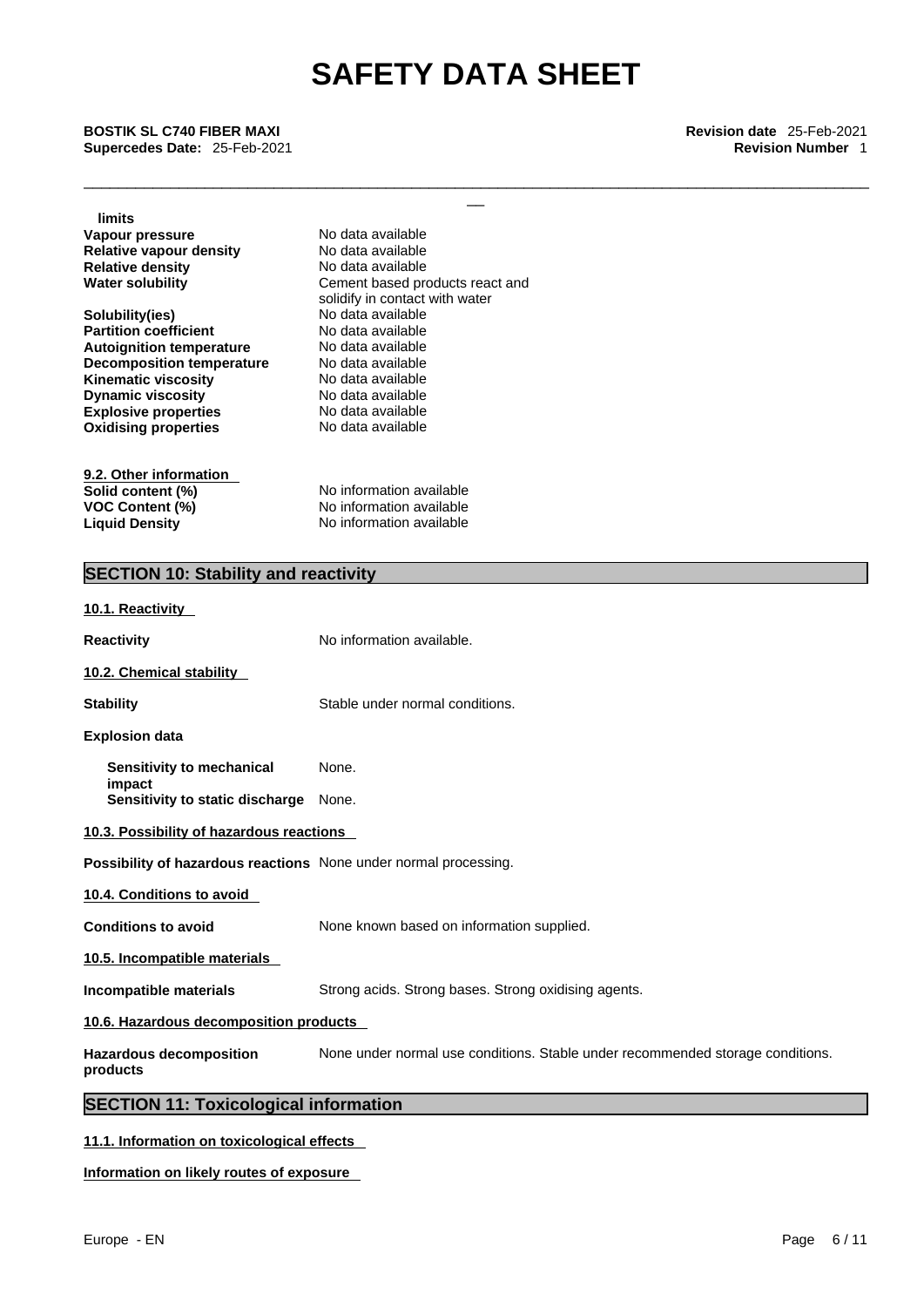| BOSTIK SL C740 FIBER MAXI<br>Supercedes Date: 25-Feb-2021 | <b>Revision date</b> 25-Feb-2021<br><b>Revision Number 1</b>                                                                                                                                                                                              |
|-----------------------------------------------------------|-----------------------------------------------------------------------------------------------------------------------------------------------------------------------------------------------------------------------------------------------------------|
| <b>Product Information</b>                                |                                                                                                                                                                                                                                                           |
| <b>Inhalation</b>                                         | Specific test data for the substance or mixture is not available. May cause irritation of<br>respiratory tract.                                                                                                                                           |
| Eye contact                                               | Specific test data for the substance or mixture is not available. Causes serious eye<br>damage. May cause irreversible damage to eyes.                                                                                                                    |
| <b>Skin contact</b>                                       | Specific test data for the substance or mixture is not available. May cause sensitisation<br>by skin contact. Repeated or prolonged skin contact may cause allergic reactions with<br>susceptible persons. (based on components). Causes skin irritation. |
| Ingestion                                                 | Specific test data for the substance or mixture is not available. Ingestion may cause<br>gastrointestinal irritation, nausea, vomiting and diarrhoea.                                                                                                     |
|                                                           | Symptoms related to the physical, chemical and toxicological characteristics                                                                                                                                                                              |
| Symptoms                                                  | Redness. Burning. May cause blindness. Itching. Rashes. Hives. May cause redness<br>and tearing of the eyes.                                                                                                                                              |

**Numerical measures of toxicity**

# **Acute toxicity**

### **Component Information** .

| Chemical name                            | Oral LD50                    | Dermal LD50           | Inhalation LC50 |
|------------------------------------------|------------------------------|-----------------------|-----------------|
| Quartz<br>14808-60-7                     | >2000 mg/kg (Rattus)         |                       |                 |
| <b>Portland Cement</b><br>65997-15-1     | LD50 $>$ 2000 mg/Kg (Rattus) | LD50 >2000 mg/Kg      |                 |
| Flue dust, Cement Portland<br>68475-76-3 |                              | $>= 2000$ mg/kg (Rat) |                 |
| Quartz (fine fraction)<br>14808-60-7     | >2000 mg/kg (Rattus)         |                       |                 |
| Zinc sulfate, monohydrate<br>7446-19-7   | LD50 = $1260$ mg/Kg (Rattus) |                       |                 |

# **Delayed and immediate effects as well as chronic effects from short and long-term exposure**

| <b>Skin corrosion/irritation</b>         | Classification based on data available for ingredients. Irritating to skin.                              |
|------------------------------------------|----------------------------------------------------------------------------------------------------------|
| Serious eye damage/eye irritation        | Classification based on data available for ingredients. Causes burns. Risk of serious<br>damage to eyes. |
| <b>Respiratory or skin sensitisation</b> | May cause sensitisation by skin contact.                                                                 |
| <b>Germ cell mutagenicity</b>            | Based on available data, the classification criteria are not met.                                        |
| Carcinogenicity                          | Based on available data, the classification criteria are not met.                                        |
| <b>Reproductive toxicity</b>             | Based on available data, the classification criteria are not met.                                        |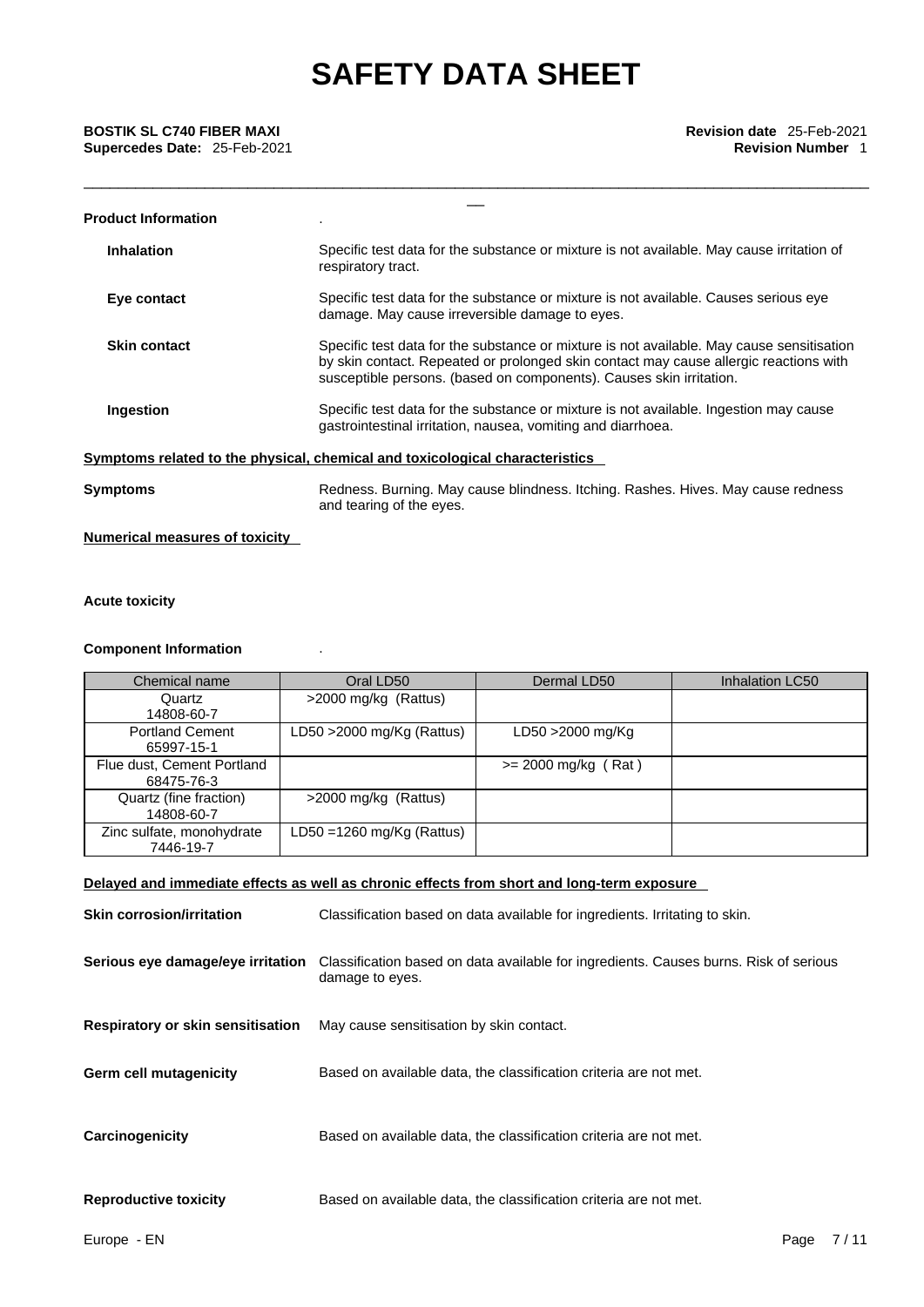\_\_\_\_\_\_\_\_\_\_\_\_\_\_\_\_\_\_\_\_\_\_\_\_\_\_\_\_\_\_\_\_\_\_\_\_\_\_\_\_\_\_\_\_\_\_\_\_\_\_\_\_\_\_\_\_\_\_\_\_\_\_\_\_\_\_\_\_\_\_\_\_\_\_\_\_\_\_\_\_\_\_\_\_\_\_\_\_\_\_\_

| <b>STOT - single exposure</b>           | Based on available data, the classification criteria are not met. |  |  |  |
|-----------------------------------------|-------------------------------------------------------------------|--|--|--|
| <b>STOT - repeated exposure</b>         | Based on available data, the classification criteria are not met. |  |  |  |
| <b>Aspiration hazard</b>                | Based on available data, the classification criteria are not met. |  |  |  |
| 11.2. Information on other hazards      |                                                                   |  |  |  |
| 11.2.1. Endocrine disrupting properties |                                                                   |  |  |  |
| <b>Endocrine disrupting properties</b>  | No information available.                                         |  |  |  |
| 11.2.2. Other information               |                                                                   |  |  |  |

**Other adverse effects** No information available.

# **SECTION 12: Ecological information**

# **12.1. Toxicity**

# **Ecotoxicity** .

| Chemical name                             | Algae/aguatic<br>plants | Fish | Toxicity to<br>  microorganisms | Crustacea                | M-Factor | M-Factor<br>(long-term) |
|-------------------------------------------|-------------------------|------|---------------------------------|--------------------------|----------|-------------------------|
| Zinc sulfate,<br>monohydrate<br>7446-19-7 | -                       | -    | $\overline{\phantom{0}}$        | $\overline{\phantom{0}}$ |          |                         |

# **12.2. Persistence and degradability**

**Persistence and degradability** No information available.

# **12.3. Bioaccumulative potential**

**Bioaccumulation** No information available.

| Chemical name | <b>Partition coefficient</b> | Bioconcentration factor (BCF) |
|---------------|------------------------------|-------------------------------|
| Quartz        |                              |                               |
| 4808-60-7     |                              |                               |

# **12.4. Mobility in soil**

**Mobility in soil** No information available.

# **12.5. Results of PBT and vPvB assessment**

# **PBT and vPvB assessment** .

| Chemical name                            | PBT and vPvB assessment         |
|------------------------------------------|---------------------------------|
| Flue dust, Cement Portland<br>68475-76-3 | PBT assessment does not apply   |
| Zinc sulfate, monohydrate<br>7446-19-7   | The substance is not PBT / vPvB |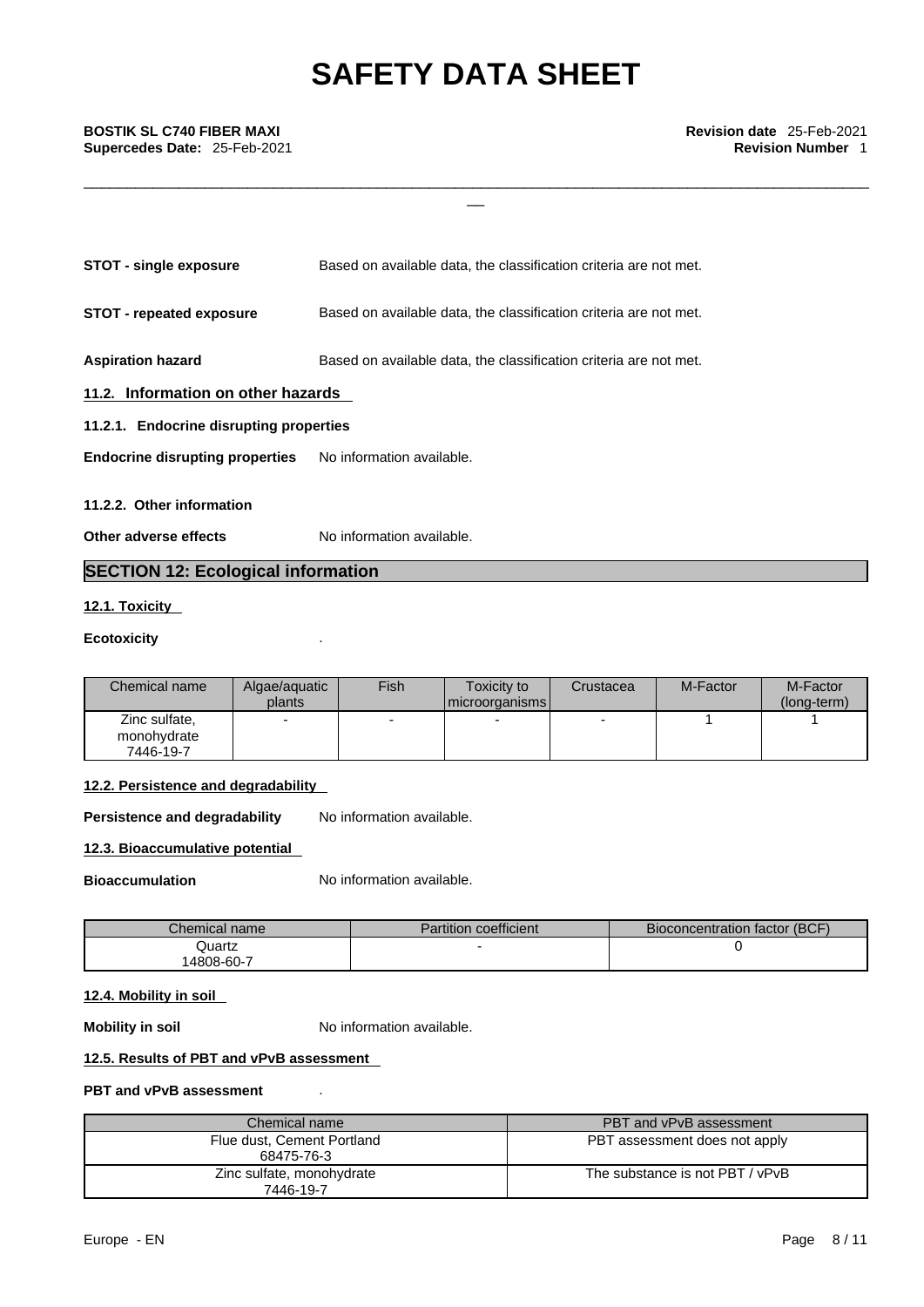\_\_\_\_\_\_\_\_\_\_\_\_\_\_\_\_\_\_\_\_\_\_\_\_\_\_\_\_\_\_\_\_\_\_\_\_\_\_\_\_\_\_\_\_\_\_\_\_\_\_\_\_\_\_\_\_\_\_\_\_\_\_\_\_\_\_\_\_\_\_\_\_\_\_\_\_\_\_\_\_\_\_\_\_\_\_\_\_\_\_\_

\_\_ **BOSTIK SL C740 FIBER MAXI Revision date** 25-Feb-2021 **Supercedes Date:** 25-Feb-2021 **Revision Number** 1

| 12.6. Other adverse effects |                           |
|-----------------------------|---------------------------|
| Other adverse effects       | No information available. |

# **SECTION 13: Disposal considerations**

## **13.1. Waste treatment methods**

| Waste from residues/unused<br>products | Dispose of in accordance with local regulations. Dispose of waste in accordance with<br>environmental legislation. |
|----------------------------------------|--------------------------------------------------------------------------------------------------------------------|
| Contaminated packaging                 | Do not reuse empty containers.                                                                                     |
| <b>Other information</b>               | Waste codes should be assigned by the user based on the application for which the<br>product was used.             |

# **SECTION 14: Transport information**

#### **Land transport (ADR/RID)**

| 14.1 UN number or ID number     | Not regulated                                                           |                |
|---------------------------------|-------------------------------------------------------------------------|----------------|
| 14.2 Proper Shipping Name       | Not regulated                                                           |                |
| 14.3 Transport hazard class(es) | Not regulated                                                           |                |
| 14.4 Packing group              | Not regulated                                                           |                |
| 14.5 Environmental hazards      | Not applicable                                                          |                |
| <b>14.6 Special Provisions</b>  | None                                                                    |                |
| <b>IMDG</b>                     |                                                                         |                |
| 14.1 UN number or ID number     | Not regulated                                                           |                |
| 14.2 Proper Shipping Name       | Not regulated                                                           |                |
| 14.3 Transport hazard class(es) | Not regulated                                                           |                |
| 14.4 Packing group              | Not regulated                                                           |                |
| 14.5 Marine pollutant           | NP.                                                                     |                |
| <b>14.6 Special Provisions</b>  | None                                                                    |                |
|                                 | 14.7 Transport in bulk according to Annex II of MARPOL and the IBC Code | Not applicable |
|                                 |                                                                         |                |

## **Air transport (ICAO-TI / IATA-DGR)**

| 14.1 UN number or ID number     | Not regulated  |
|---------------------------------|----------------|
| 14.2 Proper Shipping Name       | Not regulated  |
| 14.3 Transport hazard class(es) | Not regulated  |
| 14.4 Packing group              | Not regulated  |
| 14.5 Environmental hazards      | Not applicable |
| <b>14.6 Special Provisions</b>  | None           |

# **Section 15: REGULATORY INFORMATION**

### **15.1. Safety, health and environmental regulations/legislation specific for the substance or mixture**

**European Union** 

## **Registration, Evaluation, Authorization, and Restriction of Chemicals (REACh) Regulation (EC 1907/2006)**

### **SVHC: Substances of Very High Concern for Authorisation:**

This product does not contain candidate substances of very high concern at a concentration >=0.1% (Regulation (EC) No. 1907/2006 (REACH), Article 59)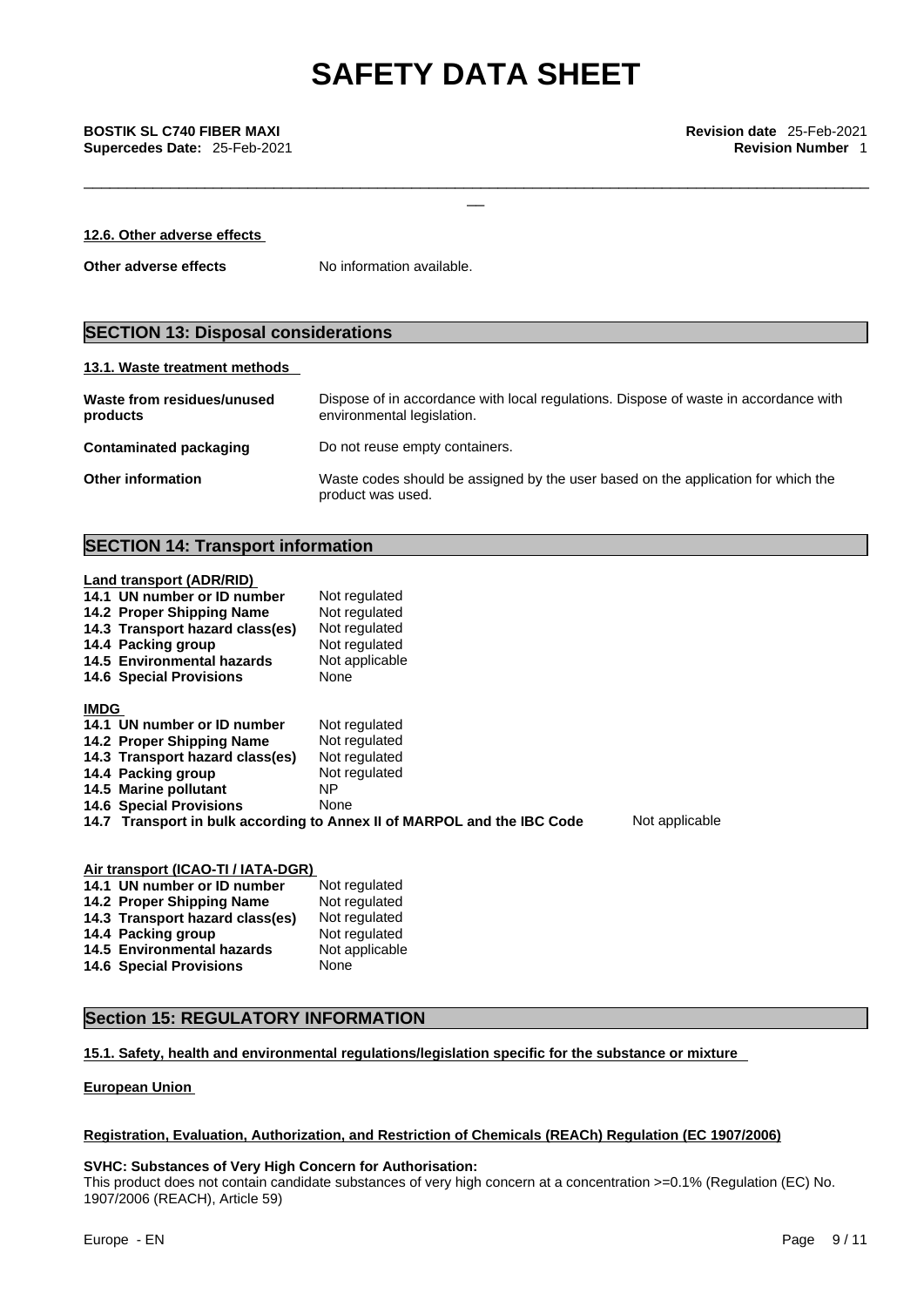\_\_\_\_\_\_\_\_\_\_\_\_\_\_\_\_\_\_\_\_\_\_\_\_\_\_\_\_\_\_\_\_\_\_\_\_\_\_\_\_\_\_\_\_\_\_\_\_\_\_\_\_\_\_\_\_\_\_\_\_\_\_\_\_\_\_\_\_\_\_\_\_\_\_\_\_\_\_\_\_\_\_\_\_\_\_\_\_\_\_\_

# **EU-REACH (1907/2006) - Annex XVII - Substances subject to Restriction**

This product contains one or more substance(s) subject to restriction (Regulation (EC) No. 1907/2006 (REACH), Annex XVII).

| Chemical name∴      | CAS No | Restricted substance per REACH<br>Annex XVII <sup>'</sup> |
|---------------------|--------|-----------------------------------------------------------|
| ิ ≏ment<br>Portland | 65997  |                                                           |

**47** where product supplied with reducing agent the packaging must be marked with the storage conditions and storage period appropriate to maintaining the activity of the reducing agent to keep the content of soluble chromium VI below 2mg/Kg

#### **Substance subject to authorisation per REACH Annex XIV**

This product does not contain substances subject to authorisation (Regulation (EC) No. 1907/2006 (REACH), Annex XIV)

**Ozone-depleting substances (ODS) regulation (EC) 1005/2009** Not applicable

**Persistent Organic Pollutants**

Not applicable

#### **National regulations**

**France** 

# **Occupational Illnesses (R-463-3, France)**

| <b>Chemical name</b>                 | <b>French RG number</b> |
|--------------------------------------|-------------------------|
| Quartz<br>14808-60-7                 | <b>RG 25</b>            |
| <b>Portland Cement</b><br>65997-15-1 | RG 8, RG 10<br>RG 8     |
| Quartz (fine fraction)<br>14808-60-7 | <b>RG 25</b>            |

#### **Germany**

**Ordinance on Industrial Safety and Health - Germany - BetrSichV** No flammable liquids in accordance with BetrSichV

**Water hazard class (WGK)** slightly hazardous to water (WGK 1)

#### **Netherlands**

### **List of Carcinogenic, mutagenic and reproductive toxin substances in accordance with Inspectorate SZW (Netherlands)**

| <b>Chemical name</b>   | <b>Netherlands - List of Carcinogens</b> |
|------------------------|------------------------------------------|
| Quartz                 | Present (respirable dust, crystalline)   |
| 14808-60-7             |                                          |
| Quartz (fine fraction) | Present (respirable dust, crystalline)   |
| 14808-60-7             |                                          |

### **Denmark**

**Registration number(s) (P-no.)** No information available